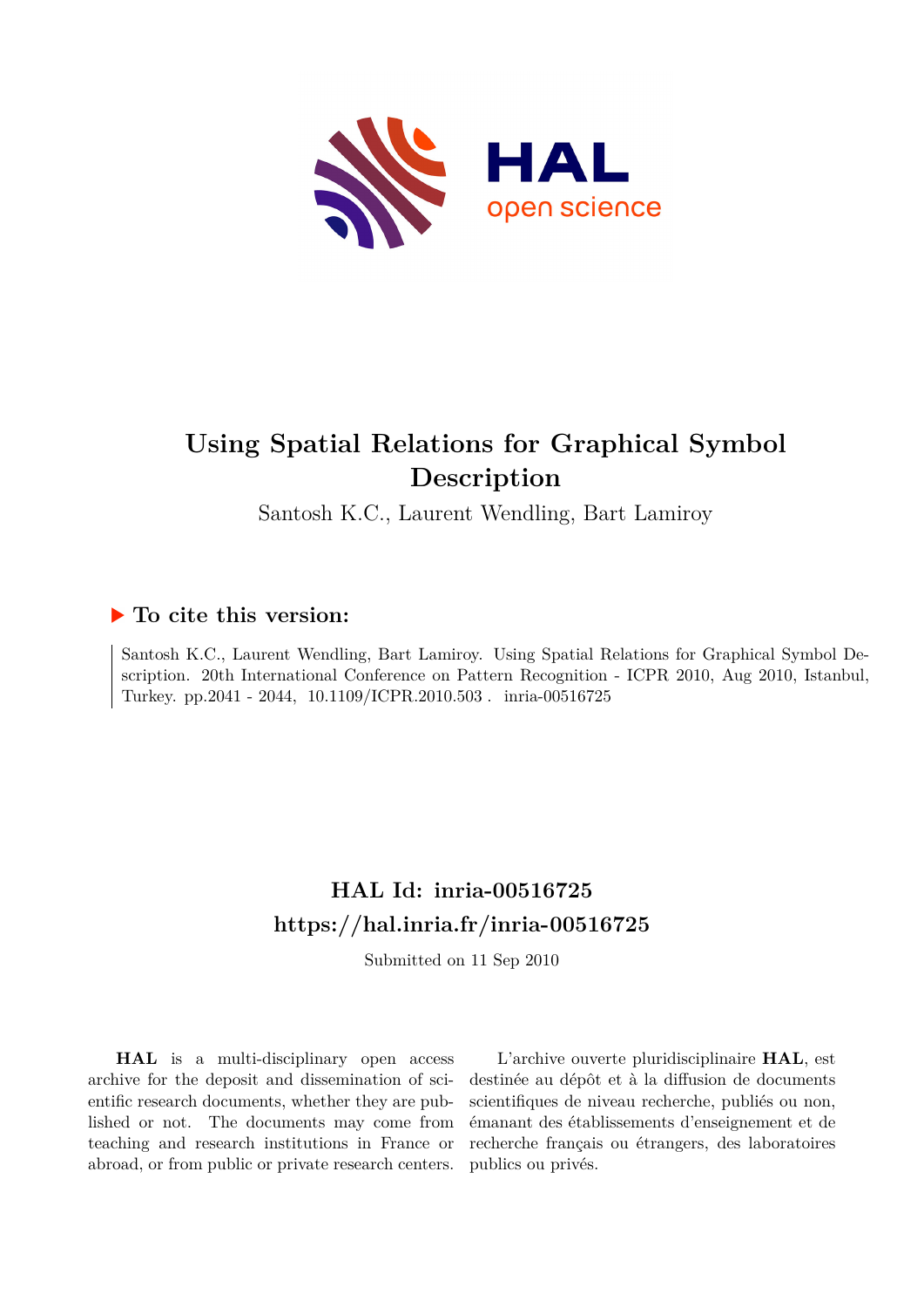### Using Spatial Relations for Graphical Symbol Description

Santosh K.C.<sup>\*</sup>, Laurent Wendling<sup>†</sup> and Bart Lamiroy<sup>‡</sup> ∗ *INRIA Nancy-Grand Est,* ‡*Nancy Universite INPL ´ LORIA - Campus Scientifique, BP 239 - 54506 Vandoeuvre-les-Nancy Cedex, France ´ Email: Santosh.KC, Bart.Lamiroy@loria.fr* †*LIPADE, Universite Paris Descartes, 75270 Paris Cedex 06, France ´ Email: Laurent.Wendling@math-info.univ-paris5.fr*

*Abstract*—In this paper, we address the use of unified spatial relations for symbol description. We present a topologically guided directional relation signature. It references a unique point set instead of one entity in a pair, thus avoiding problems related to erroneous choices of reference entities and preserves symmetry.

We experimentally validate our method on showing its ability to serve in a symbol retrieval application, based only on a spatial relational descriptor that represents the links between the decomposed structural patterns called *"vocabulary"* in a spatial relational graph.

*Keywords*-Unified Spatial Relations; Vocabulary; Spatial Relation Graphs; Symbol Retrieval

#### I. INTRODUCTION

Use of pairwise spatial relations can greatly ease image understanding, scene analysis and pattern recognition tasks. However, it is difficult to automatically organise and obtain them [1], [2].

One of the approaches to fully exploit the information embedded in a symbol is to extract/decompose structural components and formalise the links that exist between them. In this paper, we develop a new spatial relation model to express the links between the structural descriptions of patterns. Spatial relations can be either topological [3], [4], [5], [6] or directional [7], [8], [9], [10] in nature, their choice depending on the kind of application. Building on [1], we unify both topological and directional information into one descriptor [11]. The proposed spatial reasoning approach is applied to the visual vocabulary illustrated in [12] and we experimentally validate its expressiveness for symbol retrieval.

The rest of the paper is organised as follows. Section II reviews the existing models. The proposed approach is explained in section III which is followed by experimental results and discussions in section IV. Section V concludes the paper.

#### II. OVERVIEW OF EXISTING MODELS

In general, there is no particular spatial reasoning approach that can adapt to any type of application. It is possible, however, to identify three main levels of information: topological relations, quantitised/metrical refinement and symmetry.

*Topological relations* are invariant to topological transformations. These encompass, but are not restricted to rigid transforms as rotation, scaling, and translation. It is to be noted that no existing model fully integrates topology. They rather have various degrees of sensitivity to or awareness of topological relations.

Region Connection Calculus-8 (RCC-8) [6], is one way to express basic topological predicates closely related to human understanding like *Disconnected*, *Externally Connected*, *Overlap*, *Contain/Inside*, *Cover/Covered by* and *Equal* as shown in Fig. 1. Based on the intersections of the boundaries, interiors and exteriors of two sets A and B, we can use the 9-intersection model [4], to express these topological relations between them in a 9-dimensional binary space. However, this lacks metric information, and is therefore not sufficiently discriminant. Most models integrate quantitised information, but the level of detail in the expression of the spatial predicates (like *Left*, *Right etc.*) can vary widely [13]. The introduction of this metric information most often introduces asymmetry, thus rendering them subject to erroneous choices of reference objects that, on their turn, influence the global positioning semantics. We took care, in our method, to integrate the idea of semantic inverse theory [1] and to preserve symmetry.

The fact is that integrating both high level metric precision and topologically sound descriptions is computationally expensive. Existing approaches present a trade-off between these factors: The *Cone-Shaped Model* reduces relative positionning to the discretised angle [10] of the sole centroids. It is robust to small variations of shape and size, and separation. However, in cases where the centroids coincide it cannot produce any measure. Extensions, like [14], do not lift this ambiguity. *Angle Histograms* tend to be more capable of dealing with overlapping. However, they consider all pixels, instead of just the centroids, which severely increases computational time, while not offering any substantial benefit when two objects are at a sufficiently large distance. It also does not completely lift possible ambiguities for describing very different pairs of objects, since it may give identical histograms [8]. Another trade-off is to approximate objects by their *Minimum Bounding Rectangle* (MBR). This generally gives more interesting relations as the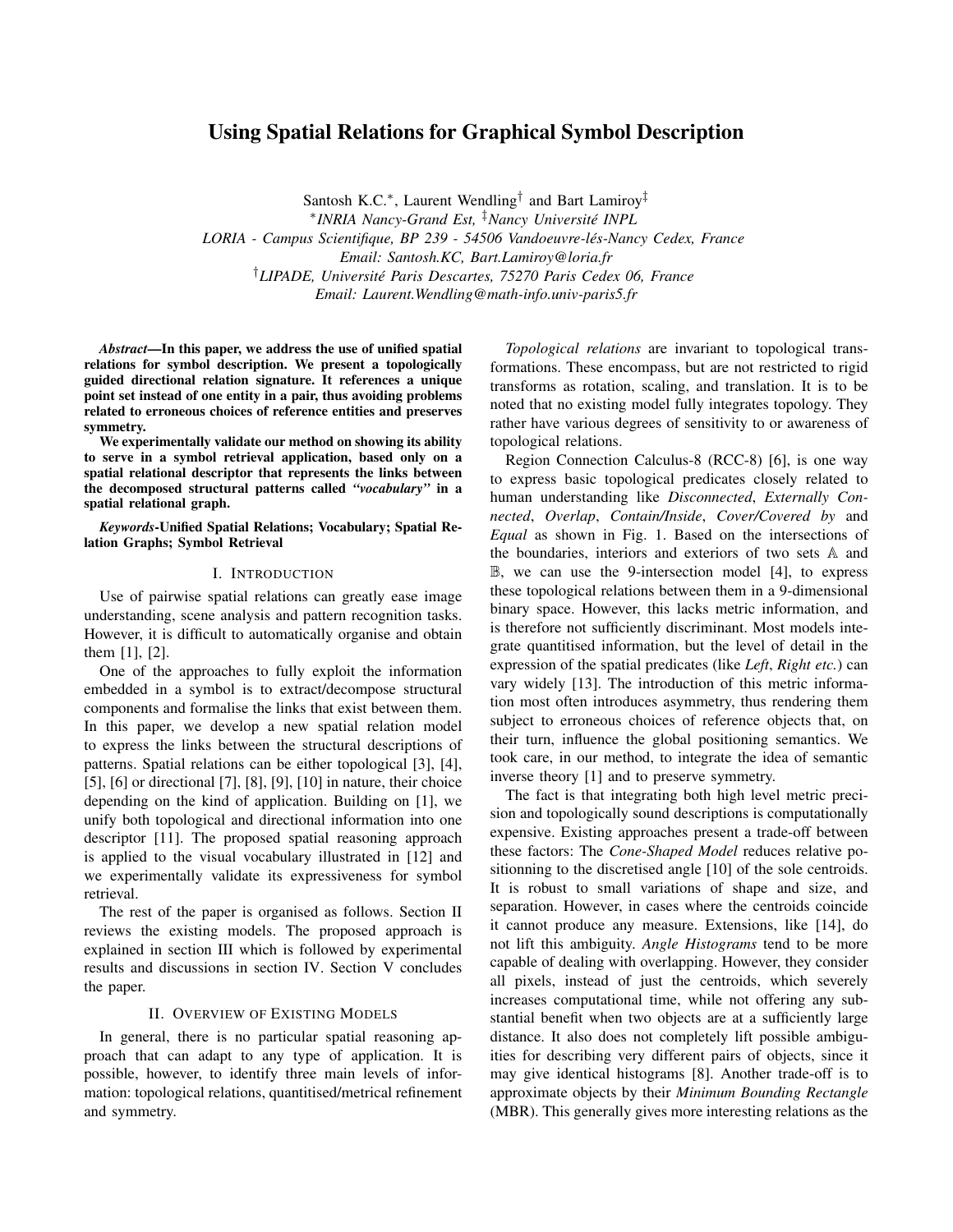approximation captures shape and size [15], [16], [17], [5]. However, its quality, and therefore precision, largely depends on the compactness of the underlying shapes. These methods only approximate topological relations, and may generate wrong connection/overlapping information. *F-Histograms*, pairs of longitudinal sections instead of pairs of points, give coherent results [9] at the cost of high time complexity. They do not cover basic topological relations such as *Inside* and *Overlap* nor give they metric information. Another wellknown approach uses fuzzy landscapes [7], and is based on fuzzy morphological operators.



Figure 1. Topologically guided R: (a-c) Disconnected, (d-e) Externally Connected (f) Overlap (g) Cover/Covered By, (h) Contain/Inside and (i) Equal

#### III. SPATIAL RELATION ATTRIBUTE

Unlike the previously mentioned approaches, our approach integrates both topology and quantised directional relations between two objects. We first extract a unique reference region R based on the topology of their respective MBRs by using the 9-intersection model [4]. As shown in Fig. 1 and in connection with [6],  $\mathbb R$  is derived as either the common region of two neighbouring sides in the case of *disconnected* MBRs or the intersection in the case of *overlapping*, *equal* or otherwise *connected* MBRs. In what follows we shall use the characteristic points  $\mathbb{R}p_i$  composed of the extrema and the centroid of  $\mathbb{R} = {\mathbb{R}p_i}_{i=1...2n+1}$ , where  $n$  is the dimensionality of the region. The dimension of  $\mathbb R$  changes with the topological relations (Fig. 1).

Let  $X$  be one of the initial objects  $A$  or  $B$ , and let their reference region be R. From as set of key points  $\mathbb{R}p_i$ , defining R, we cover the surrounding space at regular radial intervals of  $\Theta = 2\pi/m$ . The line rotates over a cycle, and intersecting with object X, generates a boolean histogram of angular coverage H,

$$
\mathcal{H}(\mathbb{X}, \mathbb{R}p_i) = [I(\mathbb{R}p_i, j\Theta)]_{j=0..m}
$$
  
where,  $I(\mathbb{R}p_i, \theta_j) = \begin{cases} 1 & \text{if } line(\mathbb{R}p_i, \theta_j) \cap \mathbb{X} \neq \emptyset \\ 0 & \text{otherwise} \end{cases}$ 

This is extended *wlog* to the sector defined by two successive angle values and is normalised with respect to the total area of the studied object [18] such that  $\sum \mathcal{H}(\cdot) = 1$ . The process is repeated from every  $\mathbb{R} p_i$ , and the resulting averaged histogram is called *quantised directional relation signature*  $\mathcal{H}(\mathbb{X}, \mathbb{R})$ .

R thus avoids problems related to erroneous choices of reference entities and will guarantee uniqueness of subsequent spatial relations. For symmetry preserving reasons, we use  $\Re(\star, *) = {\mathcal{H}(\star, \mathbb{R}), \mathcal{H}(\star, \mathbb{R})}.$  In this model, the parameter  $\Theta$  defines the resolution of  $H$  that accounts the trade-off between precision and time complexity. Besides, for all *inclusion* topological relations like *Cover/Covered By*, *Contain/Inside* and *Equal*,  $\mathcal{H}(\mathbb{X}, \mathbb{R}) = \emptyset$ . Therefore, only one part of  $\Re$  needs to be computed. This eventually reduces time complexity. Fig. 3 shows an example where  $\mathcal{H}(thick, R) = \emptyset$  since *CoveredBy*(*thick*,  $\mathbb{R}$ ).



#### IV. EXPERIMENTAL SETUP

In order to prove the usefulness of our approach, we show experimentally that it can be used as a basis for position based descriptors of symbols, and can be used in a recognition and retrieval framework. We build upon the method presented in [11] and apply it to the visual vocabulary in [12].

#### *A. Symbol Description*

We use a set of well controlled elementary part detectors to define a visual *vocabulary*. In our case, it consists of: *circles*, *corners*, *loose ends/extremities* and *thick/filled* components. Rather than using the detected elements as a basis for expressing and computing spatial relations, we group them together into "classes" of elements having the same type, as shown in Fig. 4 (a). The whole symbol is then expressed as a complete Spatial Relational Graph in which each node represents a distinct class of elements and the arcs are labeled with a numerical expression of the spatial relation  $\Re$  between the connected nodes. In other words, we construct a graph  $G = (V, E, F_V, F_E)$  with V the set of vertices, E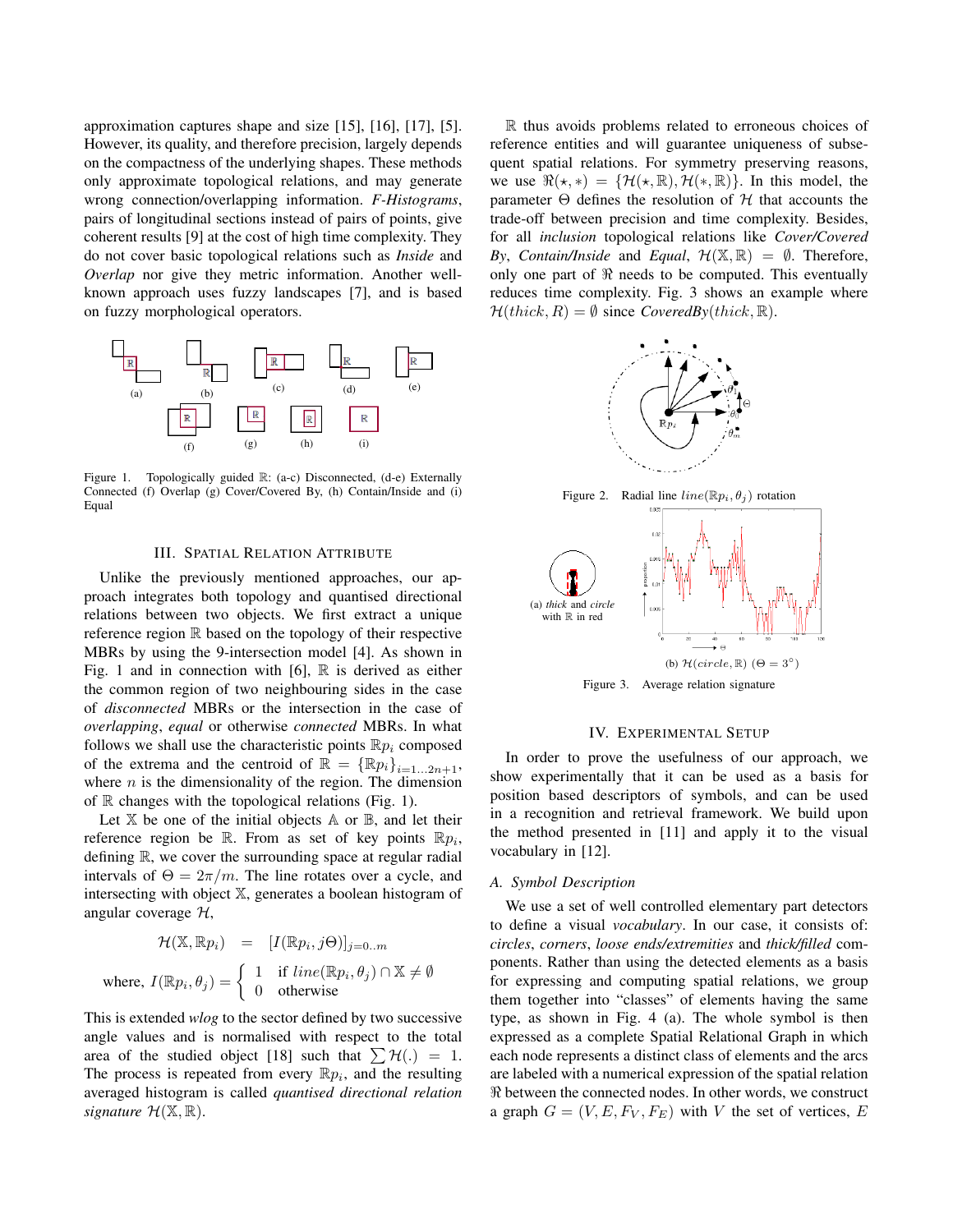the set of graph arcs:  $E \subseteq V \times V$ , and  $F_V : V \to P_V$  and  $F_E: E \to R_E$  the attribute functions on nodes and arcs.

$$
V = \{A, B, C, \dots\}, E = \{(A, B), (A, C), \dots\}
$$
  

$$
F_V = \{(A, thick), (B, circle) \dots\}
$$
  

$$
F_E = \{((A, B), \Re(A, B)), ((A, C), \Re(A, C)) \dots\}
$$



Figure 4. (a) Types of vocabulary [12] and (b) R generation from a pair: circle and corner – an example

#### *B. Symbol Retrieval*

The previously described setup can now allow us to evaluate the expressive power of our spatial relational attribute for symbol retrieval.

*1) Similarity Metric:* We define similarity between two matched graphs G and G' over all edges  $e \in E$  matched to their counterparts  $e' \in E'$ 

$$
Sim(G, G') = 1 - \sum_{e \in E} \delta(F_E(e), F'_E(e'))
$$

where  $\delta$  expresses the Manhattan distance between histograms  $\mathcal{H}(\cdot)$  and normalised to the [0, 1].

It is important to notice, that, by construction, the graph matching problem is straightforward since every single node bears distinct labels (vocabulary). The only matching issue that can occur is that specific labels may or may not be present. Matching can therefore be done in near-constant time.

*2) Retrieval Efficiency:* We use the retrieval efficiency metric  $\eta$ , described in [19] to measure our method,

$$
\eta_K = \begin{cases} n/N & \text{if } N \leq K \\ n/K & \text{otherwise} \end{cases}
$$

where  $n$  is the number of returned relevant symbols,  $N$ the total number of relevant symbols and  $K$  the number of ranked symbols requested.

#### *C. Results and Discussions*

We have conducted two kinds of queries: one using non-filtered ranking, another by pre-filtering using *Candiate Selection* (CS). With CS, we only retrieve those candidates which share the same set of nodes, with the exact same labels as the query. This reduces the time of matching to symbols that are obviously irrelevant. Fig. 5 (a) shows a part of our used symbols. Query symbols are presented to the database and results are ranked according to the similarity with the database symbols. Fig. 5 (b) shows a sample of retrieved symbols, ranked in decreasing order of similarity, both with and without CS. Table. I shows comparison between them, based on average results over 30 queries for varying values of  $K$  and databases ranging from 100 to 400 symbols.

Overall, we have found that the CS not only optimises retrieval efficiency but also reduces processing time dramatically. However, for certain queries, CS truncated the retrieval scope to the value lower than similar number of symbols in the database and consequently decreased the value of  $\eta_K$ .

Basically our method retrieves the symbols based on spatio-structural description of the structural patterns. Thanks to visual vocabulary, it is possible to retrieve symbols embeded in complex environments, for example, for  $\sqrt{AC}$ ,  $\sqrt{BC}$ ,  $\sqrt{AC}$ ,  $\sqrt{BC}$ 

a query 
$$
-
$$
**+**, retrieval symbols are  $\frac{|\langle \mathbf{H} \rangle^{\star}|}{|\langle \mathbf{H} \rangle|}$ , and

 $\frac{1}{e^{ct}}$  *etc*. Since it does not take overall shape and size information of the structural patterns into account, symbols like  $\leftarrow$ ,  $\leftarrow$  and  $\leftarrow$  *etc.* are retrieved for the same query due to the presence of thick components.

#### V. CONCLUSIONS AND FURTHER WORK

We have presented and applied a new approach to structural symbol description. The proposed approach is simple and flexible, and has an ability to efficiently express spatial relations between any number of components. We have shown that such a representation can be used for symbol retrieval.

Futher work consists of using intra-class spatial relations and better candidate selection techniques to increase retrieval performance. To account for shape and size information of the structural components, we plan to integrate our Spatial Relational Graph with other popular descriptors like the Generic Fourier Descriptor, for instance.

#### **REFERENCES**

- [1] J. Freeman, "The modelling of spatial relations," *Computer Graphics and Image Processing*, vol. 4, pp. 156–171, 1975.
- [2] A. Rosenfeld and A. Kak, *Digital picture processing*. Academic Press, 1982, vol. 2.
- [3] M. Egenhofer and R. Franzosa, "Point-set Topological Spatial Relations," *International Journal of Geographical Information Systems*, vol. 5, no. 2, pp. 161–174, 1991.
- [4] M. Egenhofer and J. R. Herring, "Categorizing Binary Topological Relations Between Regions, Lines, and Points in Geographic Databases," in *University of Maine, Research Report*, 1991.
- [5] D. Papadias, T. Sellis, Y. Theodoridis, and M. J. Egenhofer, "Topological Relations in the world of Minimum Bounding Rectangles: a Study with R-trees," in *International Conference on Managament Data*, 1995, pp. 92–103.